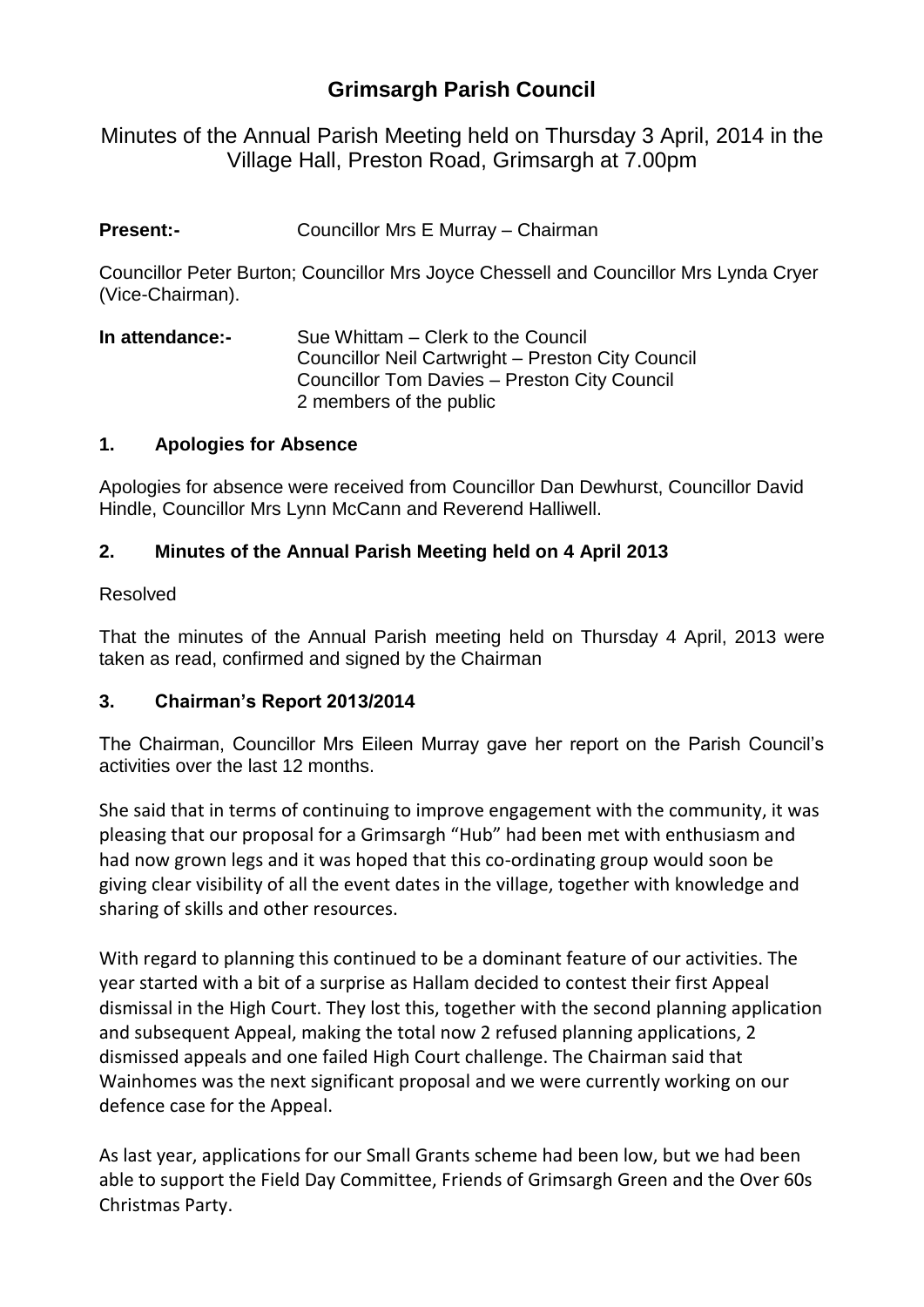Our Newsletters had been well-received again and thanks to everyone for your contributions to those. We're delighted to have now moved to using a local printer for these and even better was their very reasonable quote for the compilation layout of future publications.

The Chairman said our website had been given a fresh new look and our Facebook Page continued to be a useful informal communication link into our residents.

The Nellie Carbis Garden had a real boost with the new relationship with Probation Services and thanks are again given to Councillor Lynda Cryer for establishing those links. We hope and believe that this could be a very fruitful partnership which could even be extended into other projects.

The Chairman also said that it looked as though there are to be definite moves on the Grimsargh Wetlands front, though we did not as yet have any firm detail on what these might be. It would be great to be able to, in some way find a way to guarantee the future for that valuable wildlife habitat, as an asset to the village and surrounding area.

We continued to be supported excellently by our local police team. An unusual spate of relatively small crimes had occurred, but much of it had been exacerbated by our own residents' leaving cars and premises open. Hopefully the message was getting around and the newly formed Community Safety Working Group would be able to further improve matters with better awareness and possibly the introduction of CCTV in targeted areas of the village.

The Chairman said we were very sorry to lose Andy Ellis and David Nicholson, both of whom had contributed greatly during their time with us. However, we were delighted to welcome Dan Dewhurst into our ranks as one of the region's youngest ever Parish Councillors. We hoped to fill our current vacancies in the very (very) near future and we were anticipating some interesting fresh skills and viewpoints to add to the team mix.

We continued to play an active role in the Preston Area Committee and Three Tier Forum and these bodies in turn continue to provide valuable links into and have some level of influence with the respective Councils.

The Chairman said she would like to thank Neil and Tom, our Preston City Councillors for their support, not only to the residents, their constituents, but also directly to us.

We were surprised and delighted to learn that there was now a Lord Horam of Grimsargh and it was lovely to be able to meet John Horam, who we hoped to maintain links and contact with into the future.

Adam, our lengthsman continued to keep the village looking neat and tidy, within the scope of his role. The Parish Council planters had once again provided delightful splashes of colour and thanks to Councillor Lynda Cryer for the liaison with the various groups, organising the judging and laying on the Strawberry Tea last summer.